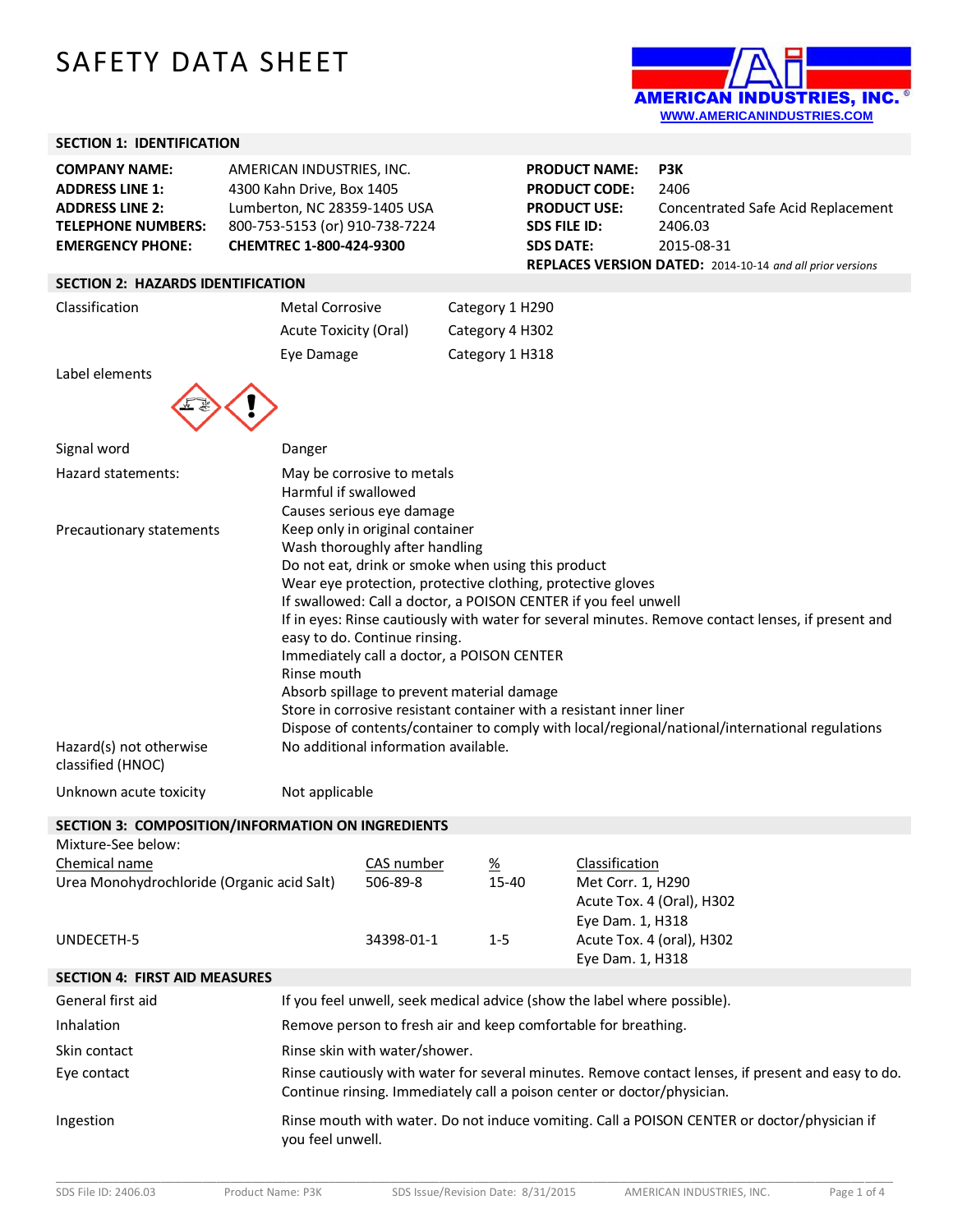| Most important symptoms and<br>effects, acute and delayed | Inhalation:<br>Skin Contact:<br>Eye Contact:<br>Ingestion: | Not expected to present a significant hazard under anticipated conditions of normal use.<br>May cause respiratory irritation.<br>Contact during long period may cause light irritation.<br>Causes serious eye damage.<br>Harmful if swallowed. Gastrointestinal complaints.                                                                                                              |
|-----------------------------------------------------------|------------------------------------------------------------|------------------------------------------------------------------------------------------------------------------------------------------------------------------------------------------------------------------------------------------------------------------------------------------------------------------------------------------------------------------------------------------|
| Note to physician                                         | Treat symptomatically.                                     |                                                                                                                                                                                                                                                                                                                                                                                          |
| <b>SECTION 5: FIRE-FIGHTING MEASURES</b>                  |                                                            |                                                                                                                                                                                                                                                                                                                                                                                          |
| Suitable extinguishing media                              | All extinguishing media allowed.                           |                                                                                                                                                                                                                                                                                                                                                                                          |
| Reactivity                                                |                                                            | Thermal decomposition may produce oxides of carbon, nitrogen and chlorine. Hydrogen gas may<br>be released upon contact with certain metals at sustained temperatures about 140 <sup>o</sup> f (60 <sup>o</sup> C).                                                                                                                                                                      |
| Special firefighting procedures                           |                                                            | Exercise caution when fighting any chemical fire. Use water spray or fog for cooling exposed<br>containers. Take account of environmentally hazardous firefighting water.                                                                                                                                                                                                                |
| Protection during firefighting                            |                                                            | Do not enter fire area without proper protective equipment, including respiratory protection.                                                                                                                                                                                                                                                                                            |
| <b>SECTION 6: ACCIDENTAL RELEASE MEASURES</b>             |                                                            |                                                                                                                                                                                                                                                                                                                                                                                          |
| <b>General measures</b>                                   |                                                            | Isolate from fire, if possible, without unnecessary risk.                                                                                                                                                                                                                                                                                                                                |
| Personal protective equipment                             |                                                            | Protective goggles. Gloves. Protective clothing. Equip cleanup crew with proper protection.                                                                                                                                                                                                                                                                                              |
| Spill                                                     |                                                            | Evacuate unnecessary personnel. Avoid contact with skin, eyes and clothing. Ventilate spillage<br>area. Stop leak if safe to do so. Stop release. Ventilate area.                                                                                                                                                                                                                        |
| Environmental precautions                                 |                                                            | Avoid release to the environment. Prevent entry to sewers and public waters.                                                                                                                                                                                                                                                                                                             |
| Methods for containment and<br>clean up                   |                                                            | Contain released substance, pump into suitable containers. Absorb spillage to prevent material<br>damage. This material and its container must be disposed of in a safe way and as per local<br>legislation. No additional information available.                                                                                                                                        |
| <b>SECTION 7: HANDLING AND STORAGE</b>                    |                                                            |                                                                                                                                                                                                                                                                                                                                                                                          |
| Precautions for safe handling                             |                                                            | Comply with the legal requirements. Do not handle until all safety precautions have been read<br>and understood. Use personal protective equipment as required. Do not eat, drink or smoke<br>when using this product. Do not get in eyes, on skin, or on clothing. Handle and open the<br>container with care. Wash thoroughly after handling. Wash contaminated clothing before reuse. |
| Storage conditions                                        | in use. Store away from heat.                              | Store in corrosive resistant container with a resistant inner liner. Keep container closed when not                                                                                                                                                                                                                                                                                      |
| Incompatible Products                                     |                                                            | Strong oxidizers, alkalis, chlorates and nitrates.                                                                                                                                                                                                                                                                                                                                       |
| Incompatible materials                                    | Sources of ignition.                                       |                                                                                                                                                                                                                                                                                                                                                                                          |
| Storage area                                              |                                                            | Meet the legal requirements. Store in a cool area. Store in a well-ventilated place.                                                                                                                                                                                                                                                                                                     |
| Special rules on packaging                                |                                                            | Meet the legal requirements. Keep only in original container.                                                                                                                                                                                                                                                                                                                            |
| SECTION 8: EXPOSURE CONTROLS/PERSONAL PROTECTION          |                                                            |                                                                                                                                                                                                                                                                                                                                                                                          |
| Personal protective equipment                             |                                                            | Use appropriate personal protective equipment when risk assessment indicates this is necessary.<br>Safety glasses. Gloves. Protective clothing.                                                                                                                                                                                                                                          |
| <b>SECTION 9: PHYSICAL AND CHEMICAL PROPERTIES</b>        |                                                            |                                                                                                                                                                                                                                                                                                                                                                                          |
| Appearance                                                | Clear to hazy liquid, Red                                  |                                                                                                                                                                                                                                                                                                                                                                                          |
| Odor                                                      | Mild scent                                                 |                                                                                                                                                                                                                                                                                                                                                                                          |
| Odor threshold                                            | No data available                                          |                                                                                                                                                                                                                                                                                                                                                                                          |
| Melting point                                             |                                                            |                                                                                                                                                                                                                                                                                                                                                                                          |
|                                                           | No data available                                          |                                                                                                                                                                                                                                                                                                                                                                                          |
| <b>Boiling point</b>                                      | No data available                                          |                                                                                                                                                                                                                                                                                                                                                                                          |
| <b>Freezing Point</b>                                     | No data available                                          |                                                                                                                                                                                                                                                                                                                                                                                          |

Flash point  $>200^{\circ}$ F (93°C) Estimated Auto-ignition temperature No data available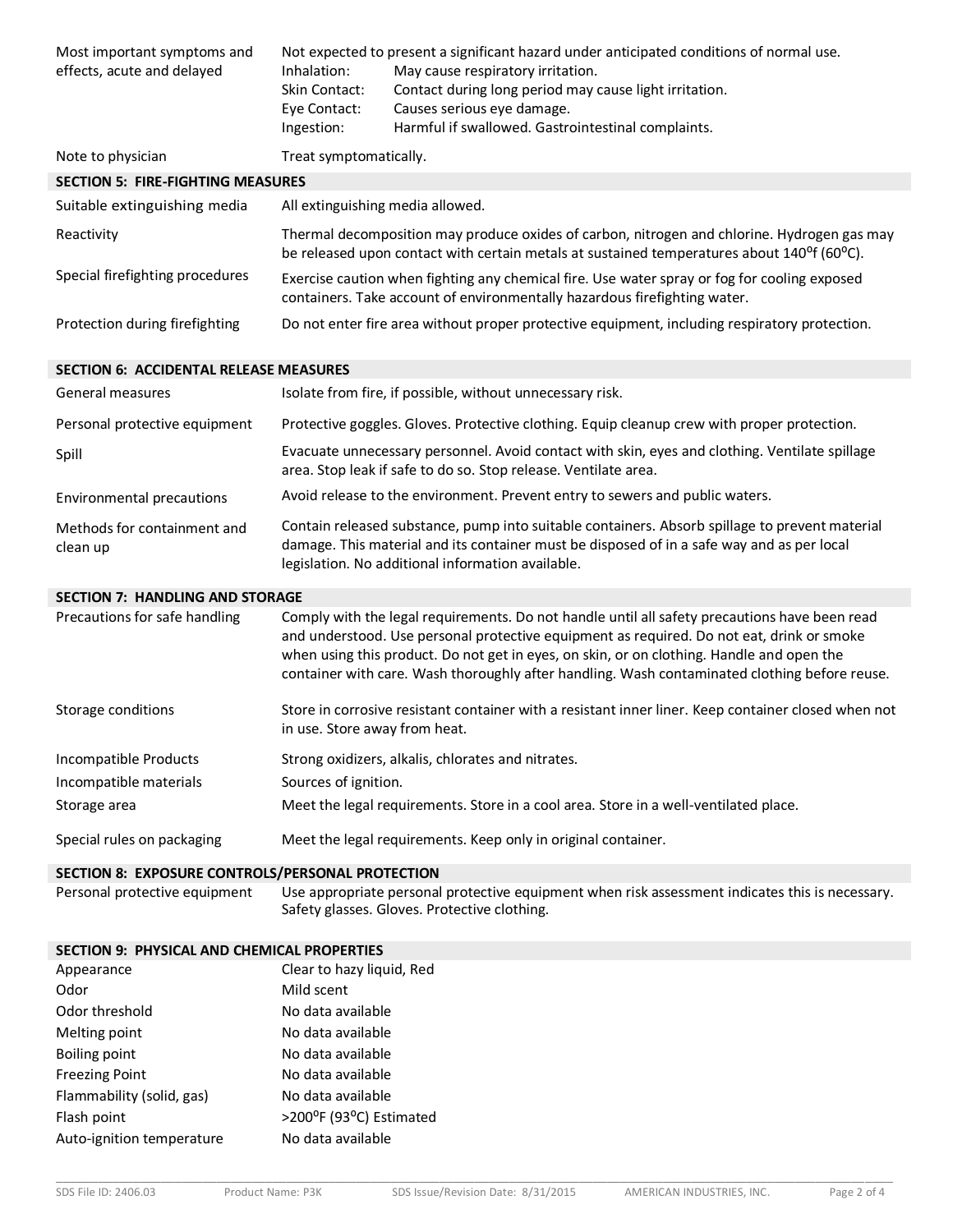| Vapor Pressure (mmHg)    | No data available |
|--------------------------|-------------------|
| Relative density         | No data available |
| <b>Evaporation Rate</b>  | No data available |
| Specific Gravity/Density | $1.09$ g/ml       |
| рH                       | -1                |
| Solubility in Water      | Soluble in water. |
| VOC content              | $< 0.5\%$ .       |
| Viscosity                | No data available |

#### **SECTION 10: STABILITY AND REACTIVITY**

| Reactivity                          | Thermal decomposition may produce oxides of carbon, nitrogen and chlorine. Hydrogen gas may<br>be released upon contact with certain metals at sustained temperatures about 140°F (60°C) |
|-------------------------------------|------------------------------------------------------------------------------------------------------------------------------------------------------------------------------------------|
| Chemical stability                  | Stable under normal conditions.                                                                                                                                                          |
| Conditions to avoid                 | No additional information available.                                                                                                                                                     |
| Incompatibility                     | May be corrosive to metals.                                                                                                                                                              |
| Hazardous decomposition<br>products | Under normal conditions of storage and use, hazardous decomposition products should not be<br>produced.                                                                                  |
| Possible hazardous reactions        | Thermal decomposition may produce oxides of carbon, nitrogen and chlorine. Hydrogen gas may<br>be released upon contact with certain metals at sustained temperatures about 140°F (60°C) |

## **SECTION 11: TOXICOLOGICAL INFORMATION**

| Acute toxicity                                        | Oral: Harmful if swallowed                               |
|-------------------------------------------------------|----------------------------------------------------------|
| Undeceth-5 (34398-01-1)                               | >1400 mg/kg<br>LD50 oral rat                             |
| Skin corrosion/irritation                             | Not classified pH <1                                     |
| Serious eye damage/irritation                         | Causes serious eye damage pH <1                          |
| Respiratory or skin sensitization                     | Not classified                                           |
| Germ cell mutagenicity                                | Not classified                                           |
| Carcinogenicity                                       | Not classified                                           |
| Reproductive toxicity                                 | Not classified                                           |
| Specific target organ toxicity<br>(single exposure)   | Not classified                                           |
| Specific target organ toxicity<br>(repeated exposure) | Not classified                                           |
| Aspiration hazard                                     | Not classified                                           |
| Symptoms/injuries after<br>inhalation                 | May cause respiratory irritation.                        |
| Symptoms/injuries after skin<br>contact               | Contact during a long period may cause light irritation. |
| Symptoms/injuries after eye<br>contact                | Causes serious eye damage.                               |
| Symptoms/injuries after<br>ingestion                  | Harmful if swallowed. Gastrointestinal complaints.       |

## **SECTION 12: ECOLOGICAL INFORMATION**

| Toxicity                      | Undeceth-5 (34398-01-1)              | LC50 fish 1    | $<$ 10 mg/l |
|-------------------------------|--------------------------------------|----------------|-------------|
| Toxicity                      | Undeceth-5 (34398-01-1)              | EC50 Daphnia 1 | $<$ 10 mg/l |
| Toxicity                      | Undeceth-5 (34398-01-1)              | ErC50 (algae)  | $<$ 10 mg/l |
| Persistence and degradability | No additional information available. |                |             |
| Bioaccumulation               | No additional information available. |                |             |

## **SECTION 13: DISPOSAL CONSIDERATIONS**